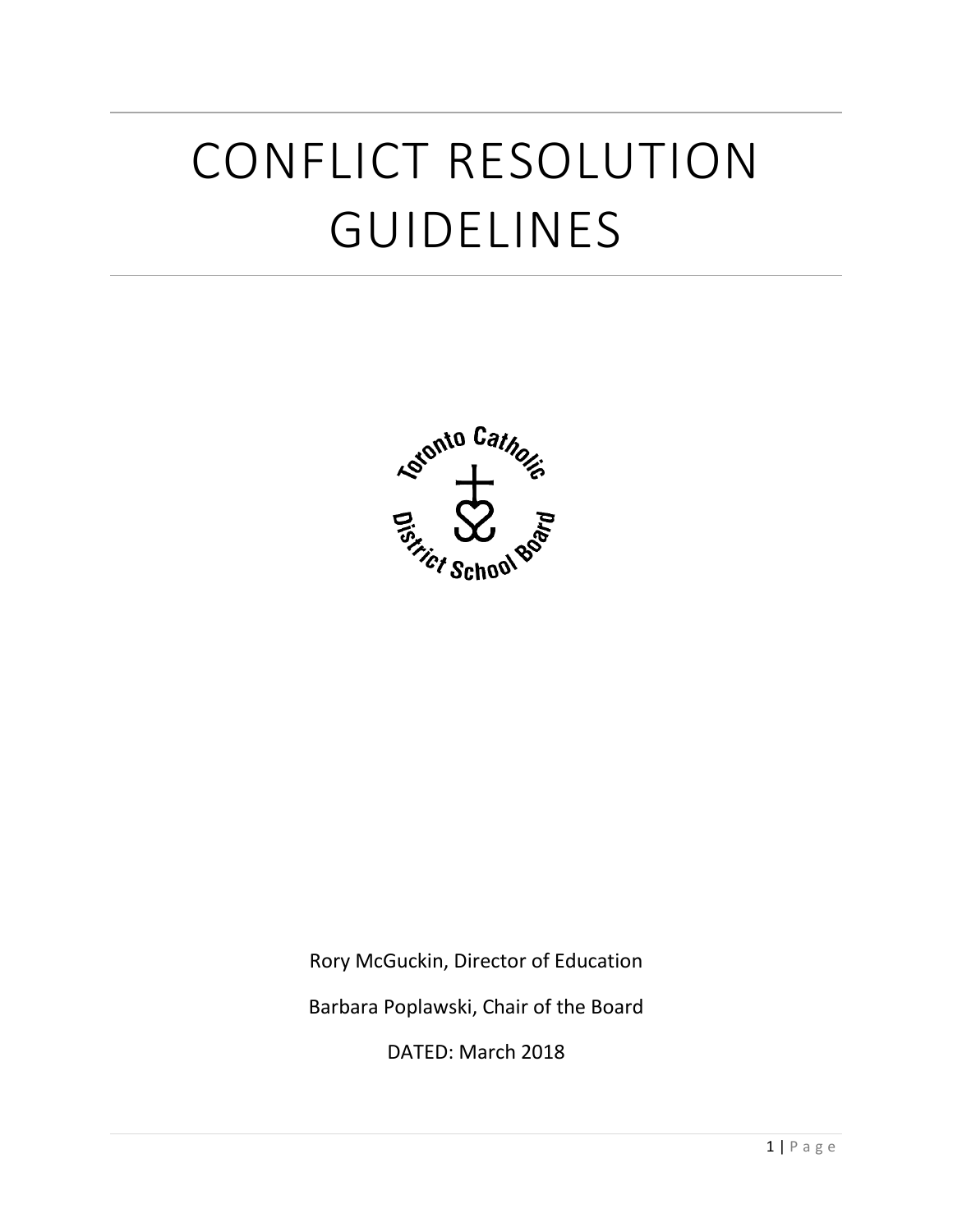# Contents

| Training of Staff from the Conflict of Resolution Department/Outside Resources 12 |  |
|-----------------------------------------------------------------------------------|--|
|                                                                                   |  |
|                                                                                   |  |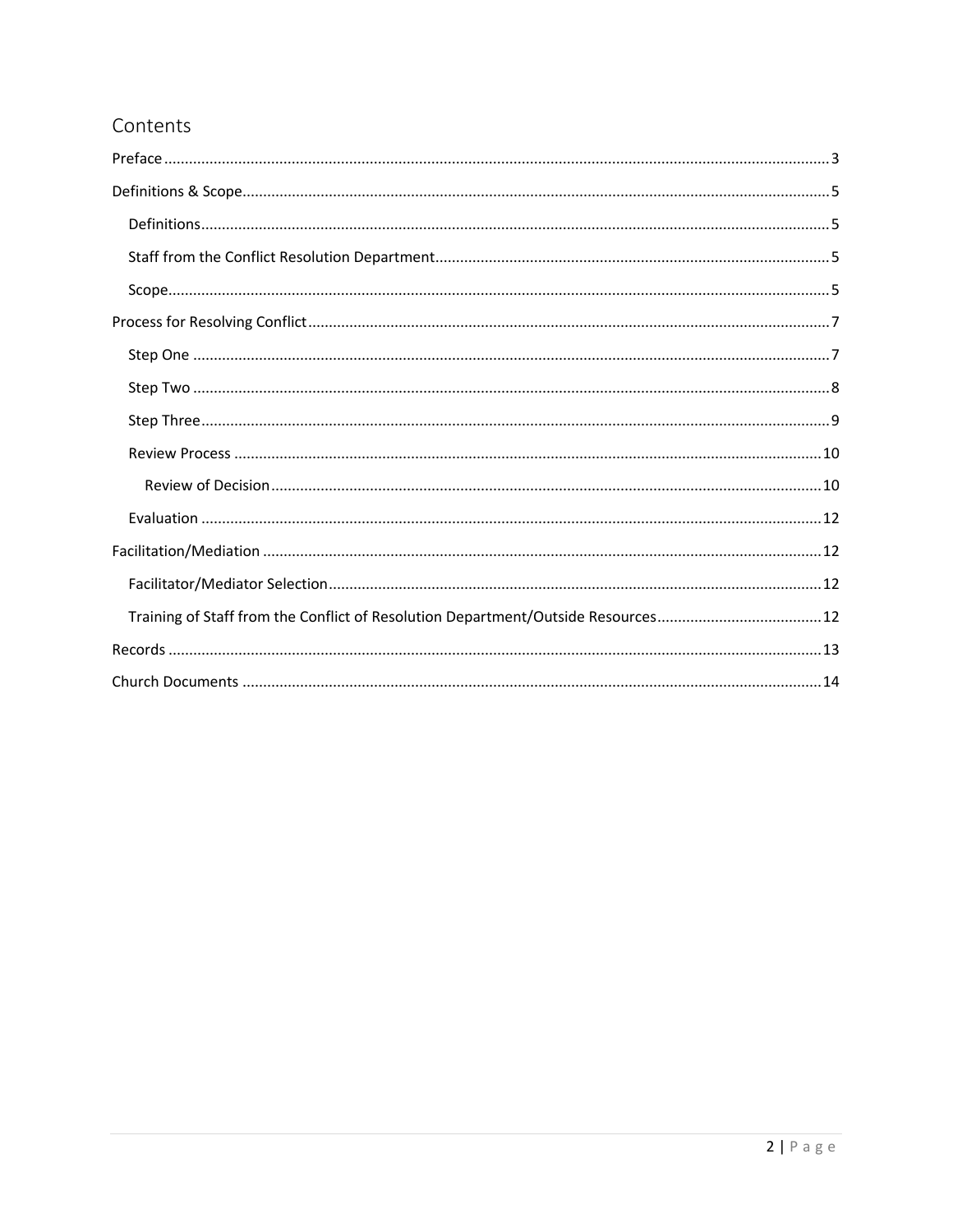# <span id="page-2-0"></span>Preface

Christian life is profoundly social. Indeed, one of the distinguishing features of Christian identity is its communitarian nature. This communitarian nature has a oneness about it. This is not to say that conflict and legitimate debate do not arise. Rather, it is to suggest that genuine communities commit themselves to the resolution of disputes that take seriously the common good of the whole community.

As a school system formed by Catholic beliefs and traditions, the Toronto Catholic District School Board is committed to such an understanding of community and conflict resolution.

Pope John-Paul II spoke of this commitment in the following way:

*As disciples of Jesus Christ, we know that the Gospel calls us to live as His brothers and sisters. We know Jesus Christ makes possible reconciliation between peoples, with all its requirements of conversion, justice and social love. If we truly believe that God created us in His image, we shall be able to accept one another with our differences and despite our limitations and our sins.*

Echoing the words of Christ to be peacemakers, Pope John-Paul also calls us to be

*…energetic to winning acceptance for dialogue and sharing, attentive to respecting the point of view of others at the same moment that we defend our own rights, faithful to love for humanity and receptive to the gift of God.*

As to the resolution of conflicts that arise within communities, the documents of Vatican II provide several important guidelines for school communities.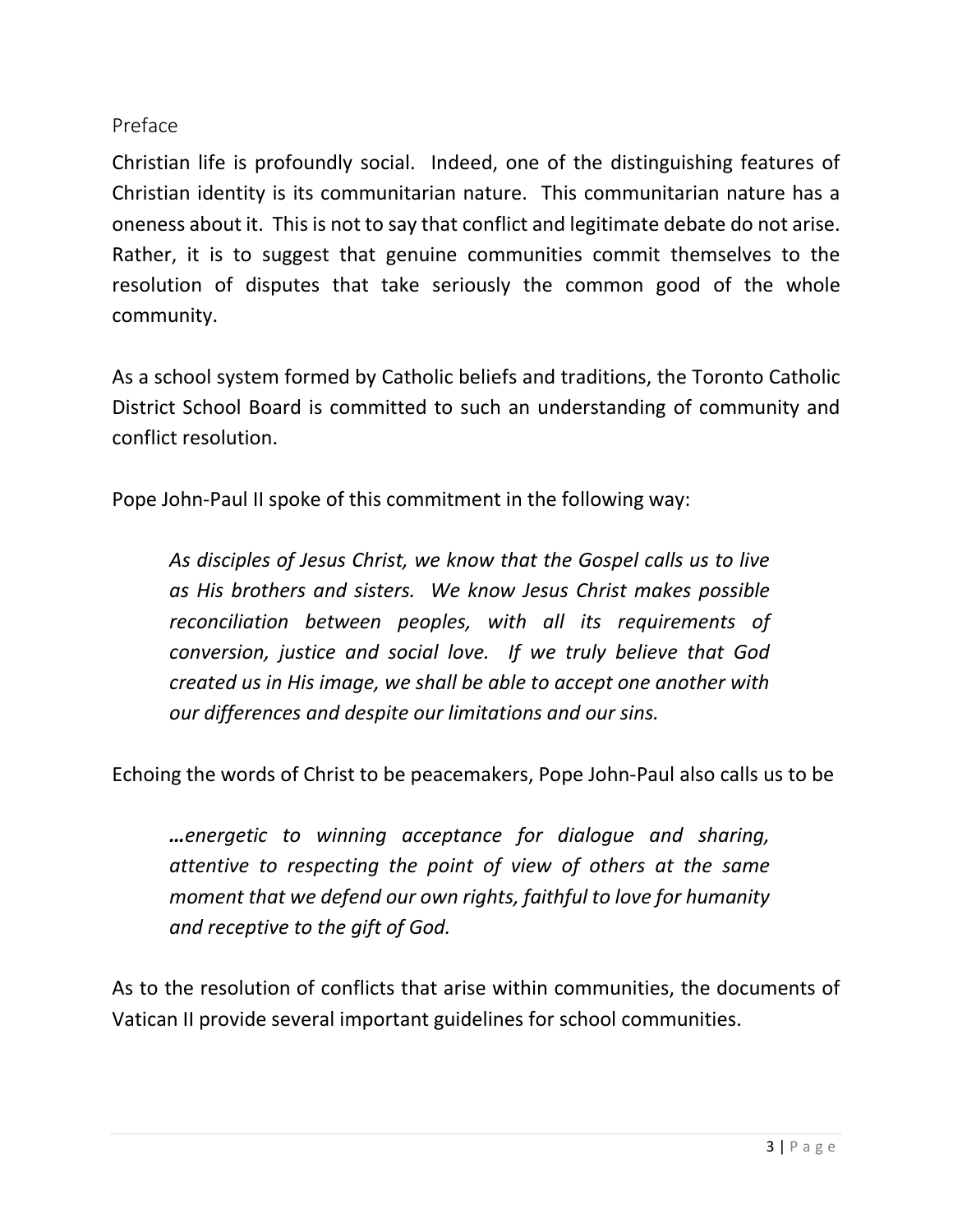The first is that of the principle of co-responsibility. It is based on the communitarian view of Christian life that is given pride of place in Vatican II's use of the term "People of God" (Dogmative Constitution on the Church). In choosing such a biblical and dynamic view, the document focuses on the communal nature of the church and makes clear that everyone in the community – laity, religious, and clergy alike – participates in the three-fold mission of Christ as prophet, priest, and king. To that end, Catholic school communities are directed to address issues concerning disagreements or disputes in a Christ-like fashion and in a manner consistent with Gospel Values.

This principle of co-responsibility for the well-being of the community is further strengthened by the Catholic understanding of the principle of subsidiarity, a principle which suggests that "a community of a higher order should not interfere with the life of a community of a lower order, taking over its function" unless all other possible means of resolution have been tried. For school communities, this means a committed effort to the resolution of conflict by the disputants themselves. It is the creation of such school communities that the Toronto Catholic District School Board dedicates its efforts.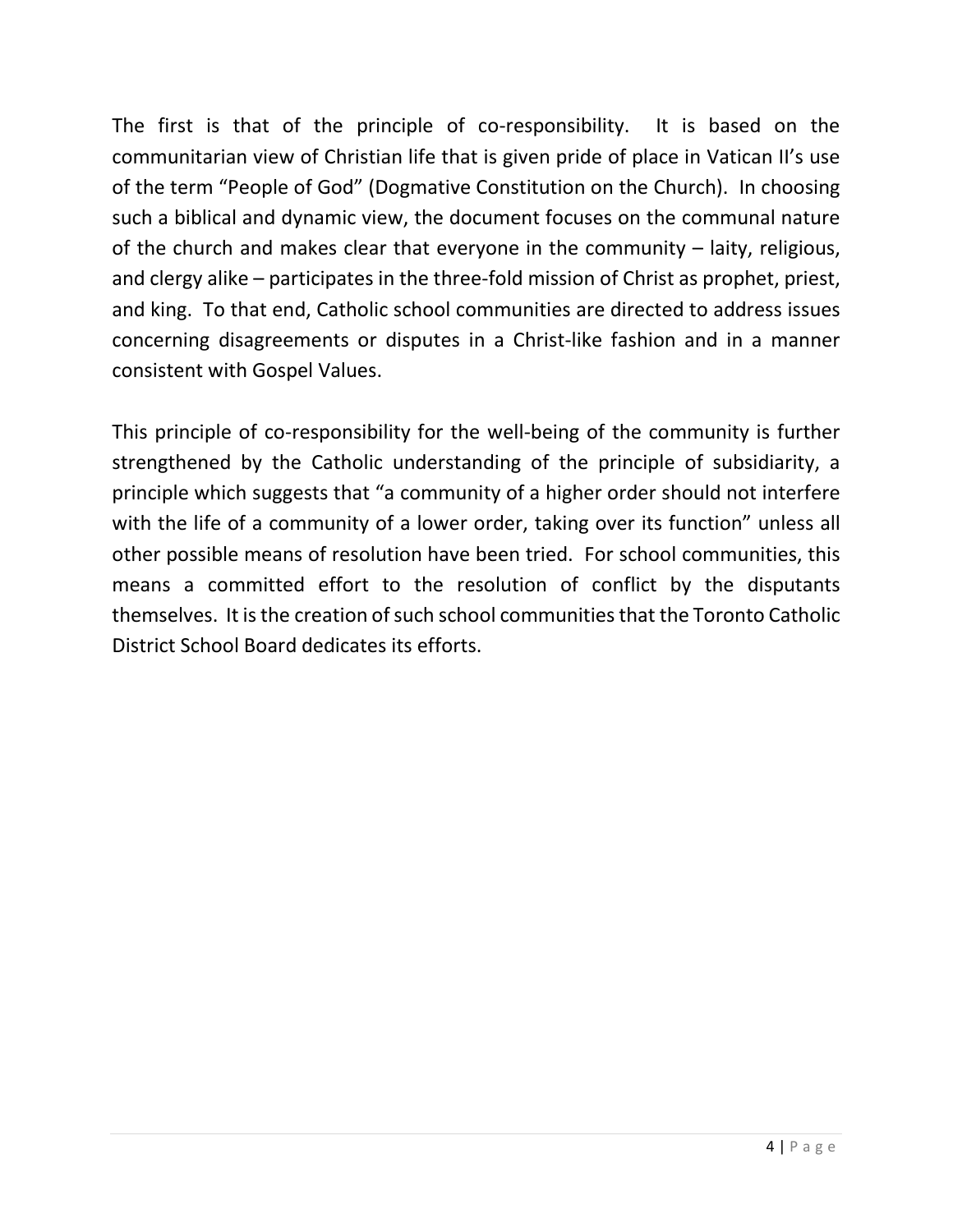# <span id="page-4-0"></span>Definitions & Scope

# <span id="page-4-1"></span>Definitions

In this guideline, *conflict* pertains to issues, disagreements or disputes concerning the general operation of the school or the workplace, including a complaint against a staff member, or the administration and interpretation of TCDSB policies, but not to disputes with TCDSB policies and motions in themselves.

- *Staff* includes all persons working for the TCDSB.
- The *TCDSB community* includes trustees, parents/guardians, students 18 years of age or older, and the Catholic School Parent Councils and their members.
- A *disputant* is an individual involved in a conflict.
- A *facilitator/mediator* is a *trained, neutral,* third person.

#### <span id="page-4-2"></span>Staff from the Conflict Resolution Department

The Coordinator of Conflict Resolution is a trained professional resource to the TCDSB staff and community and is available for consultation at any point in the resolution of a disagreement.

The role of the staff from the Conflict Resolution Department may include but is not limited to:

- i) interviewing parties, assessing problems and recommending a course of action
- ii) assisting parties to assess their options and consequences of the options
- iii) coaching in communication skills
- iv) assisting parties to prepare for voluntary mediation
- v) facilitating/mediating disputes
- vi) investigating internal human rights complaints (under related Board policies)

#### <span id="page-4-3"></span>Scope

The guideline includes conflict which may occur: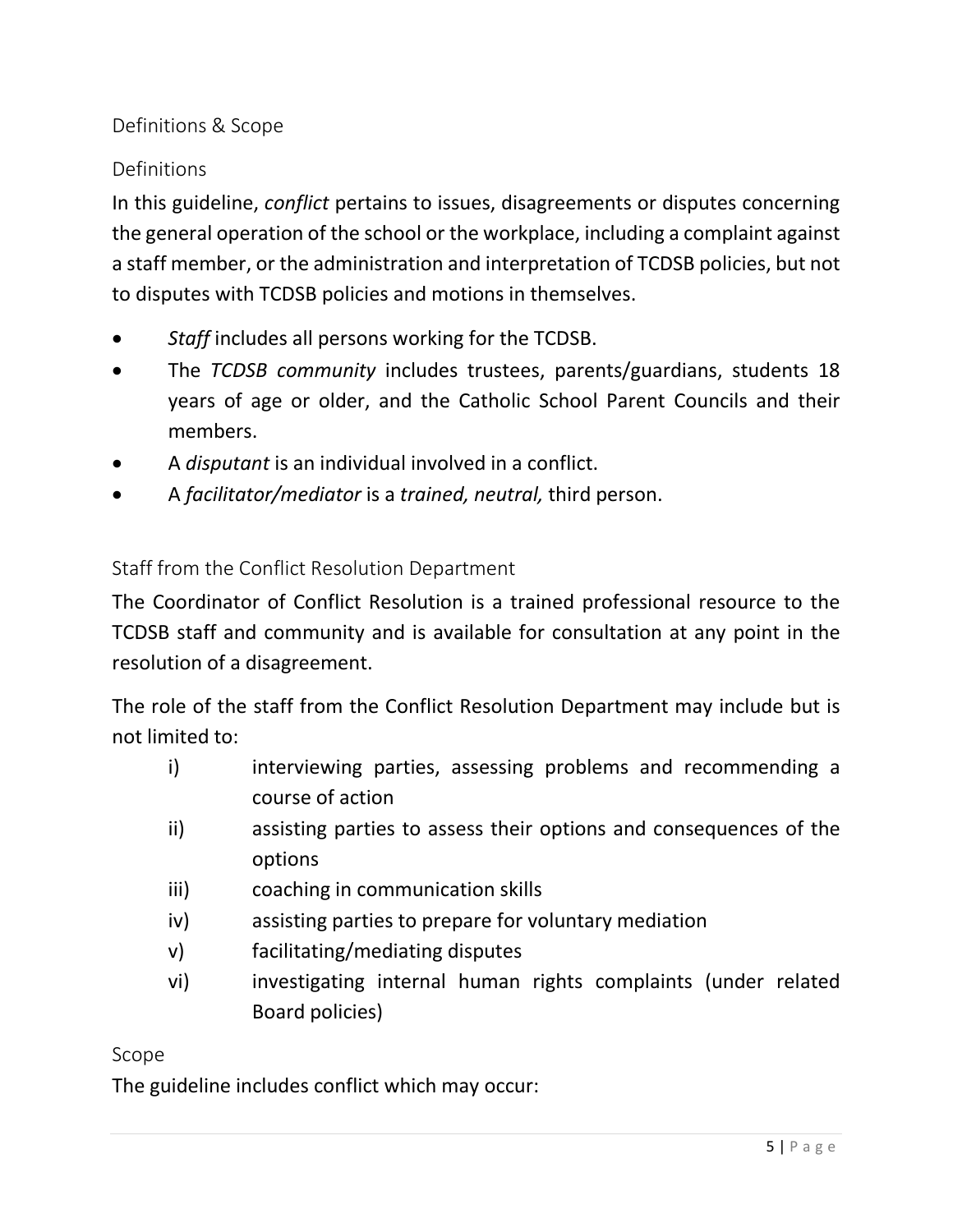- a) between the staff and the TCDSB community, and
- b) between different members of the TCDSB community,
- c) between staff members.

The guideline does *not* include conflict which may occur:

- a) between students,
- b) between staff and students where the student is under 18 years of age unless the parent/guardian is involved.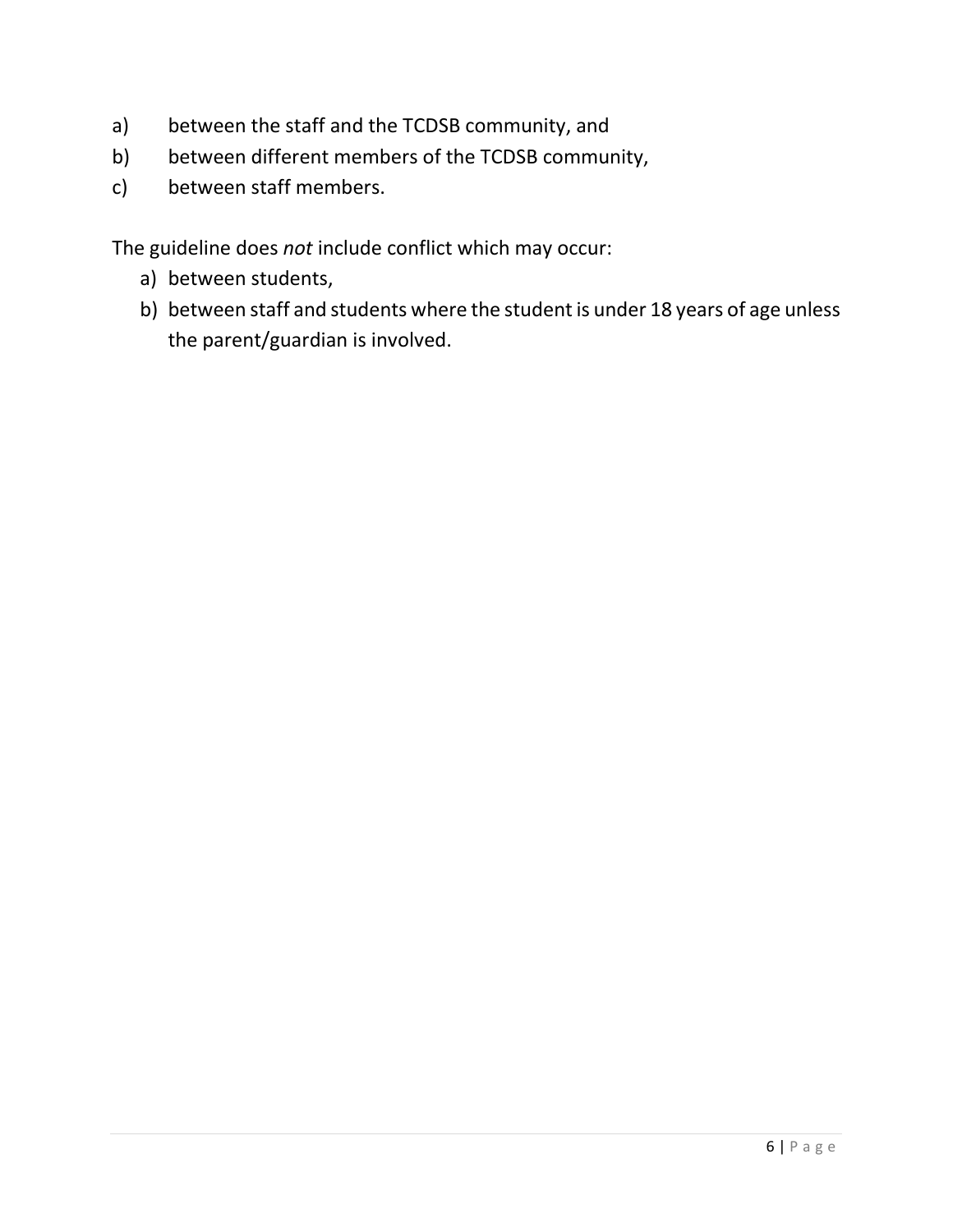<span id="page-6-0"></span>Process for Resolving Conflict

# <span id="page-6-1"></span>Step One

# *Disputants Addressing their Issues*

It is the responsibility of any or all disputants to initiate contact with other disputant(s). It is important that those in conflict make a serious attempt to resolve the situation themselves. This is best accomplished by fostering a climate that is conducive to resolving the conflict and communicating in a manner that encourages a resolution of the conflict.

To create a suitable climate it is recommended that:

- time be taken to calm down,
- as much information as possible be gathered before discussing the issue,
- a meeting place be chosen which is comfortable, private and free of distractions,
- a time be selected that allows for adequate discussion,
- the conflict be approached with the attitude that a mutually satisfactory resolution can be reached,
- every effort be made to create and maintain an atmosphere of openness, tolerance and trust,
- and to be sensitive to protected grounds under the Ontario Human Rights Code.

To enhance communication, it is recommended that:

- the tone of any verbal or written communication be focused on issues and avoid personal attacks,
- disputants have an opportunity to express their issues fully, to listen and to respond,
- the focus be on mutual goals (e.g. best interests of the child) for resolving the issues,
- there be openness to positive, workable and creative solutions,
- that a mutually acceptable solution be chosen,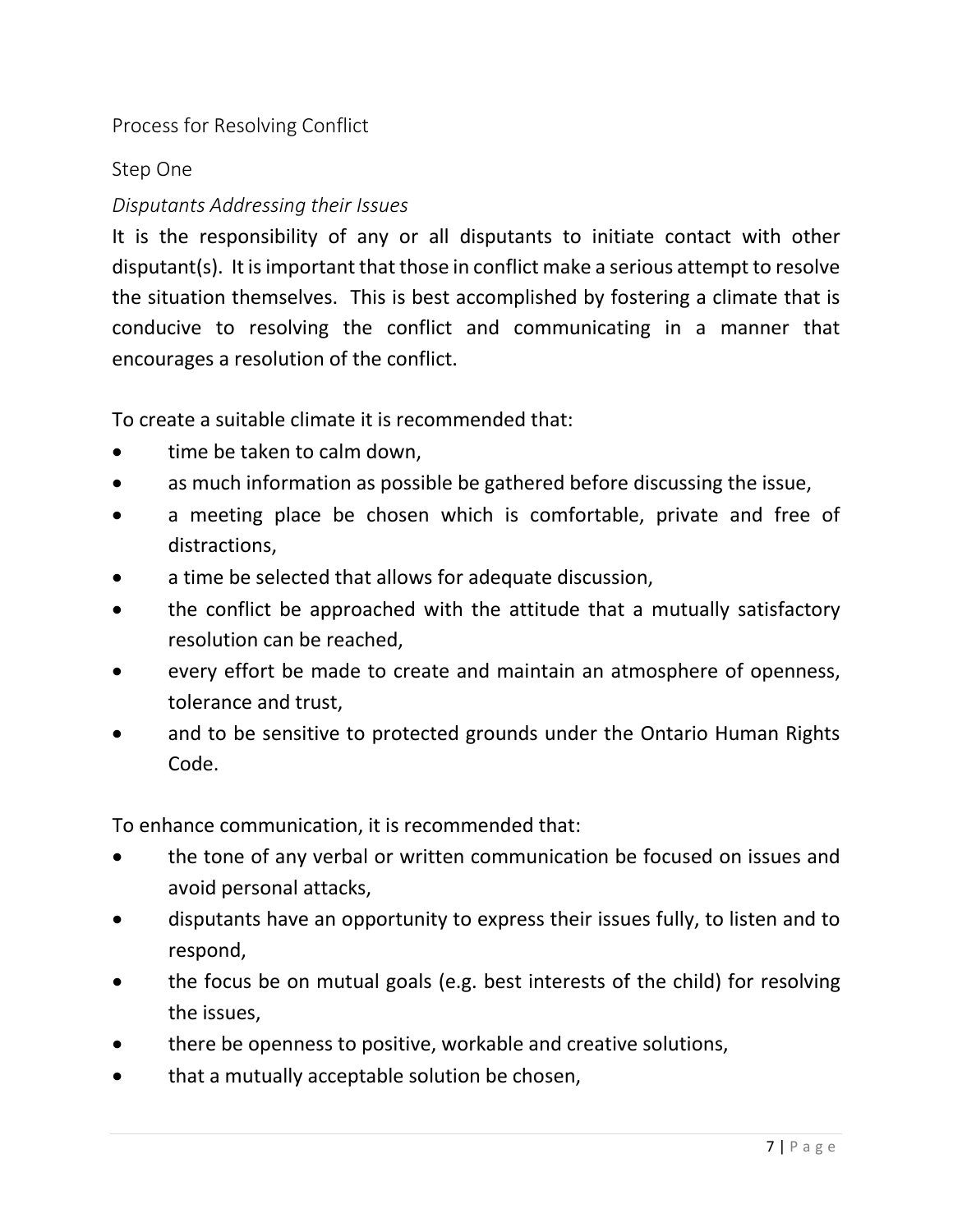• that when appropriate, a written summary of any agreement including timelines, responsibilities, and monitoring be developed which may be signed by disputants.

It is recommended that any conflict be addressed as quickly as possible. If a mutually acceptable resolution is not reached in Step One, or it is believed to be inappropriate to discuss the issue with the other disputant(s), the disputant(s) may proceed to Step Two.

# <span id="page-7-0"></span>Step Two

# *Third Person(s) Assistance*

If the conflict is not resolved at Step One, the disputant(s) may request the administrator\* to assist them in coming to a mutually agreeable resolution. If this is not successful or, if recommended by the administrator\*, the staff from the Conflict Resolution Department may be contacted. The staff from the Conflict Resolution Department's role is to work either directly with the disputants or/to appoint an external trained facilitator/mediator to do so if it is deemed appropriate.

The staff from the Conflict Resolution Department will confer with the administrator to determine the best approach to resolving the conflict. If the disputants voluntarily agree to participate in a mediation, the staff from the Conflict Resolution Department will prepare a mediation contract and consult with the disputant's union/association representative if required.

The administrator may elect to schedule a facilitation meeting between the disputants to attempt to resolve the conflict. If both of the disputants are members of a collective bargaining unit and/or professional association, the disputants may elect to consult and have their union/professional association representative present during the facilitation meeting. \*\**This provision does not apply to facilitation meetings between a TCDSB unionized employee and parents/students over the age of eighteen. However, the TCDSB unionized employee may still seek*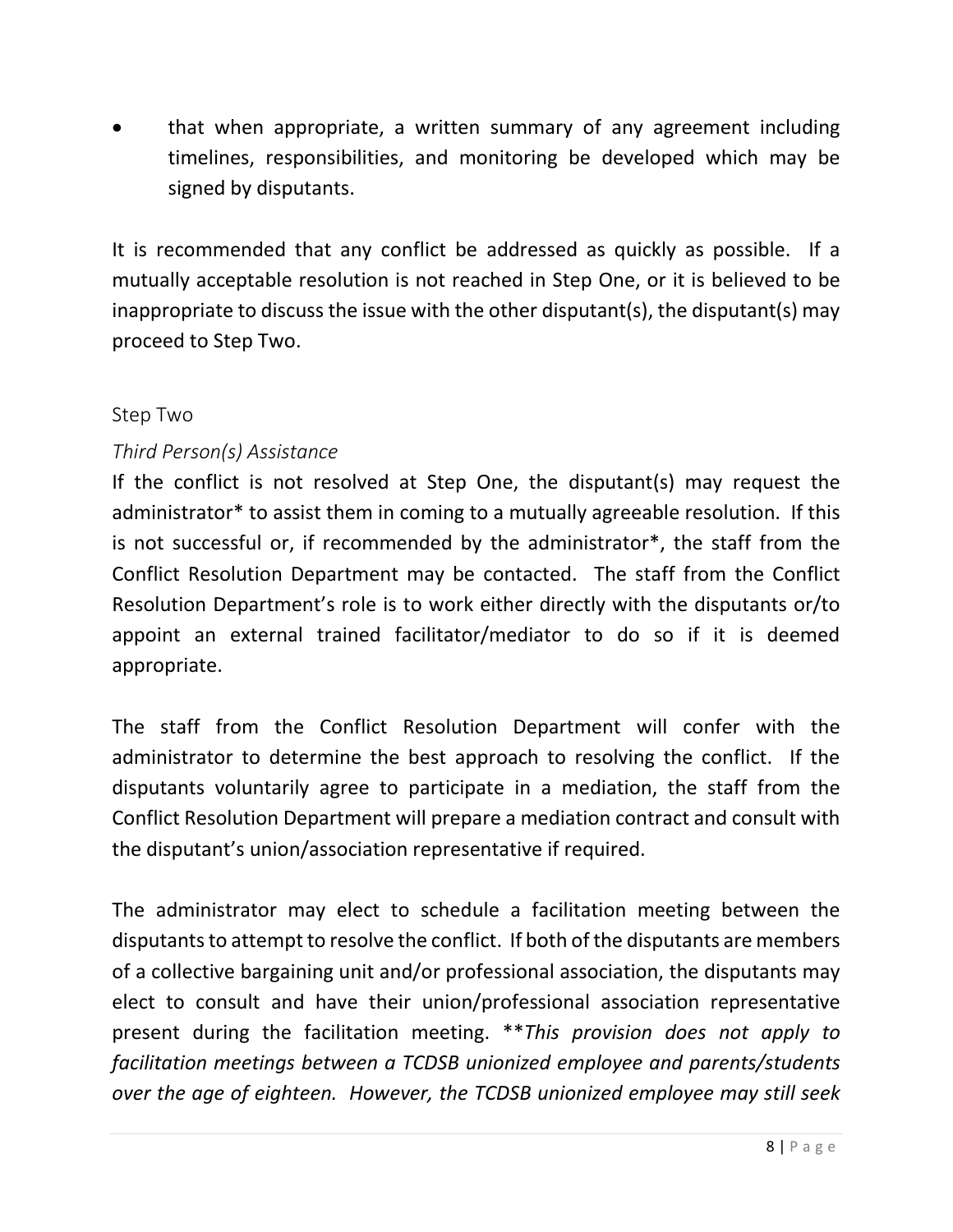*advice from their union/professional association representative and have them available for consultation during the facilitation process but will not be in attendance of the facilitation meeting.* 

If requested by the disputants, the staff from the Conflict Resolution Department will prepare a memorandum of understanding including timelines, responsibilities and monitoring to be mutually agreed upon by the disputants. If no request is made there will be no written record.

Step Two should be conducted as quickly as possible, ideally within five working days from the date of the request by the disputant(s). If a mutually acceptable resolution is not reached in Step Two, the disputant(s) may proceed to Step Three.

# <span id="page-8-0"></span>Step Three

# *Superintendent's Review*

Should the issue fail to be solved at Step Two, either or any of the disputant(s), the staff from the Conflict Resolution Department, with the consent of the disputants, may request that the Superintendent review the situation.

The Superintendent will review the attempts at resolution to date. If attempts have not been made to resolve the conflict at Steps One or Two, the Superintendent may recommend the disputant(s) utilize one or both of these steps, or, in any event, may facilitate a resolution of the conflict. If considered appropriate by the Superintendent and/or the disputants the Superintendent will prepare a written summary of any agreement or decision, including timelines, responsibilities and monitoring to be signed by disputants. Step Three should be completed as soon as possible, ideally within fourteen working days from the date of the request by the disputant(s).

\*Or the appropriate supervisory staff where the conflict involves an TCDSB administrative office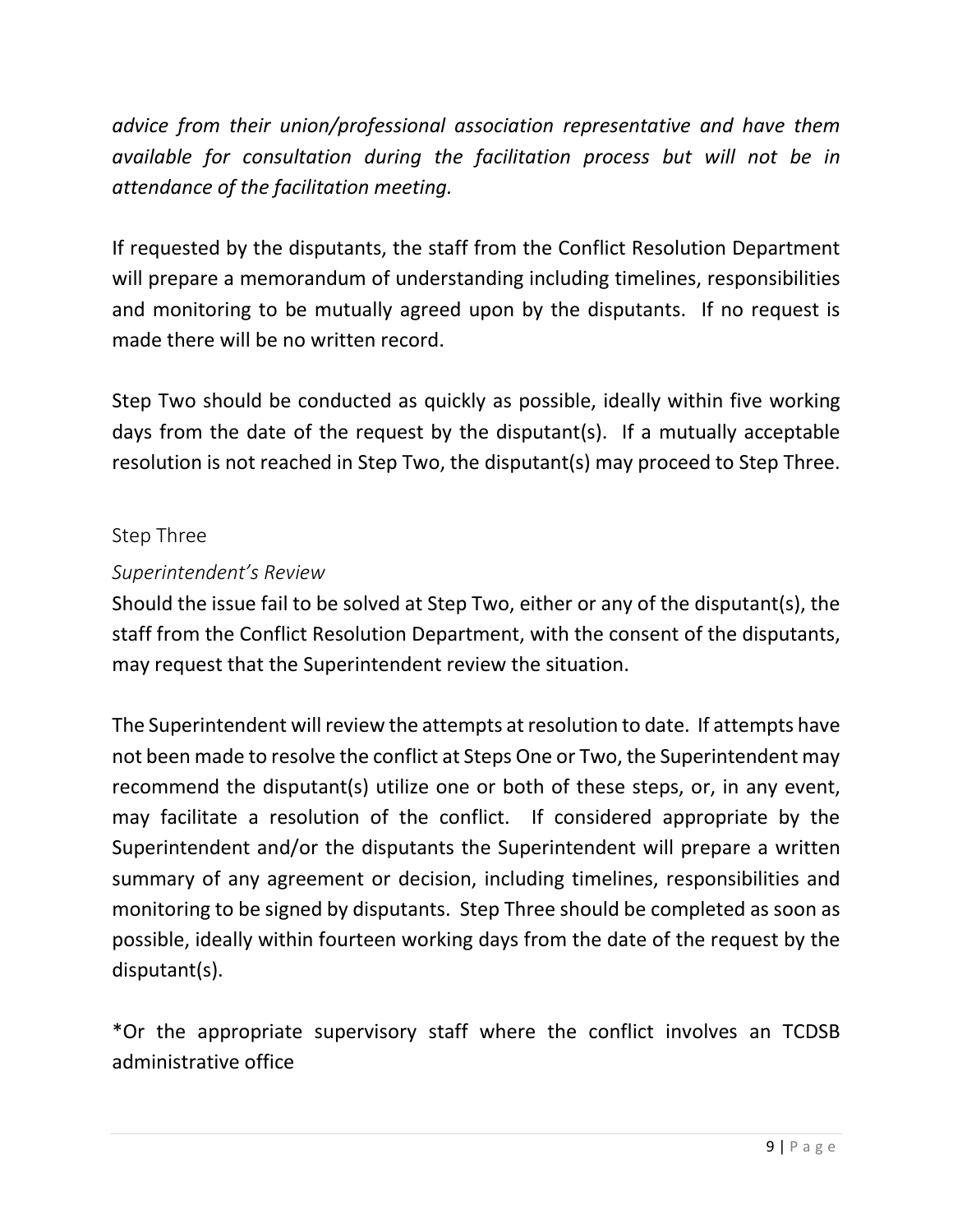#### <span id="page-9-0"></span>Review Process

#### <span id="page-9-1"></span>Review of Decision

When any disputants view the conflict as serious and unresolved at Step Three, or if due to the nature of the conflict it cannot be dealt with at earlier steps, either or any of the disputants may refer the matter in writing to the Director of Education to review the decision. This request must be made within fourteen working days from the date of the Superintendent's determination.

#### *Review of Decision- Procedures*

- *1. Once written notice of a request to review the decision of the superintendent has been received by the Director of Education, the staff from the Conflict Resolution Department will immediately notify, by telephone, other disputant(s) of the requested review.*
- *2. The staff from the Conflict Resolution Department will ensure that needed documentation and witnesses may be brought forward, and that the sequence of the presentation of the case for the review is organized in an orderly, logical manner.*
- *3. The staff from the Conflict Resolution Department will contact the disputant(s) by telephone to inform them of the date and time for the meeting to review the decision and advise that they may have representation present. Written notice will be sent out by the Corporate Services Department.*
- *4. The disputants will also be provided in advance with the procedures to be followed in the review.*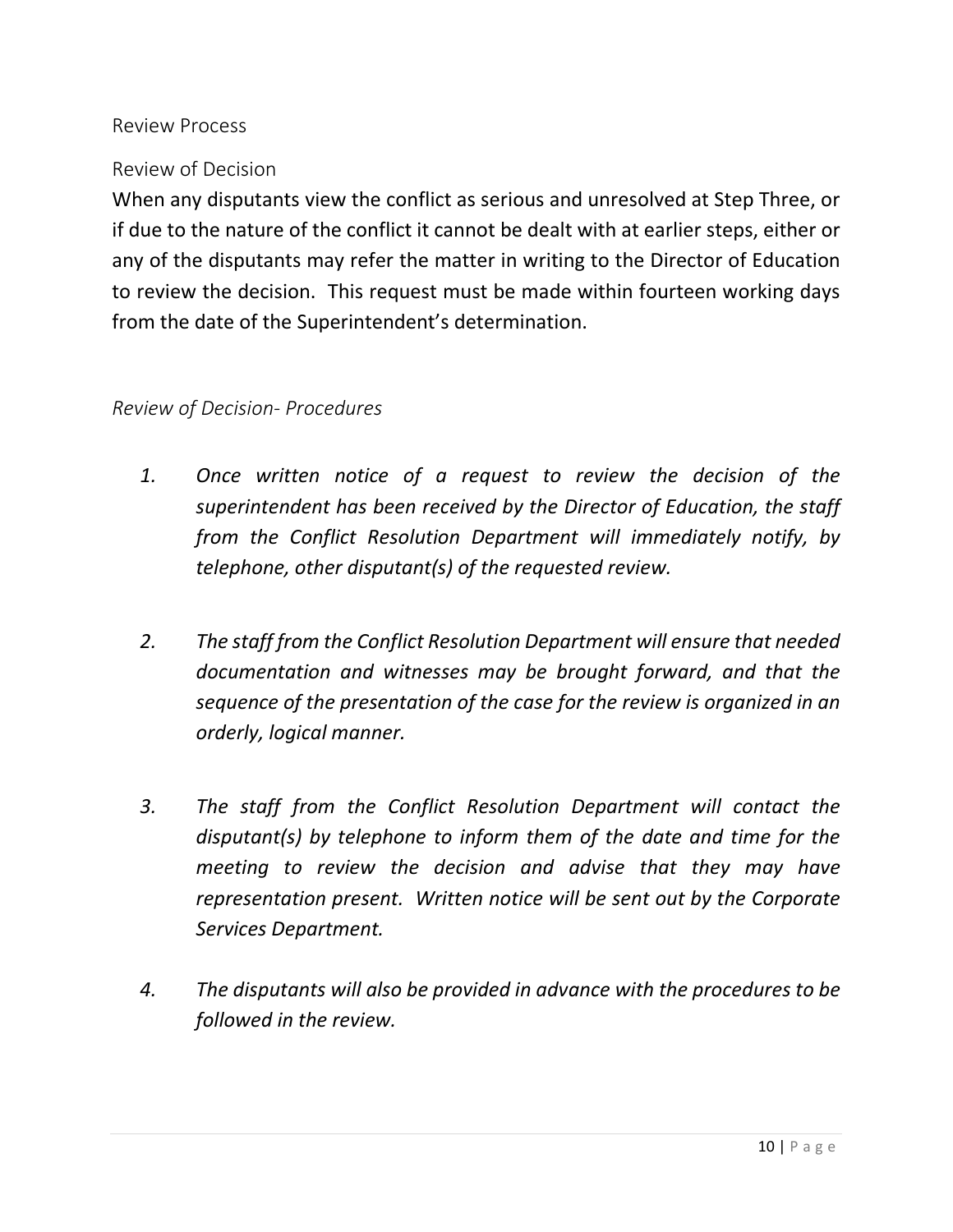- *5. The disputants/representatives will describe the issues in the conflict and for this purpose may*
	- *make statements of fact based on their knowledge, and*
	- *if they choose, bring forward others to give similar information related to the conflict.*
- *6. When each disputant/representative has completed his/her submission, the Director may ask questions.*
- *7. After all the facts have been presented, by the disputants/representatives and witnesses, disputants/representatives will be entitled to present their own summary of what has been said by any of the persons who have spoken. This must be limited only to the issues put before the Director.*
- *8. The Director will liaise with any necessary staff as a resource to make his or her decision. Any decision must be in accordance with all provisions in law, Board policies and regulations and relevant collective agreements. The disputants will be notified of the decision writing.*

The provisions of this Policy do not take away a stakeholder's right to take action outside of the provisions once internal conflict resolution mechanisms have been exhausted. Stakeholders may wish to contact the Ombudsman of Ontario for a consultation or to file a complaint.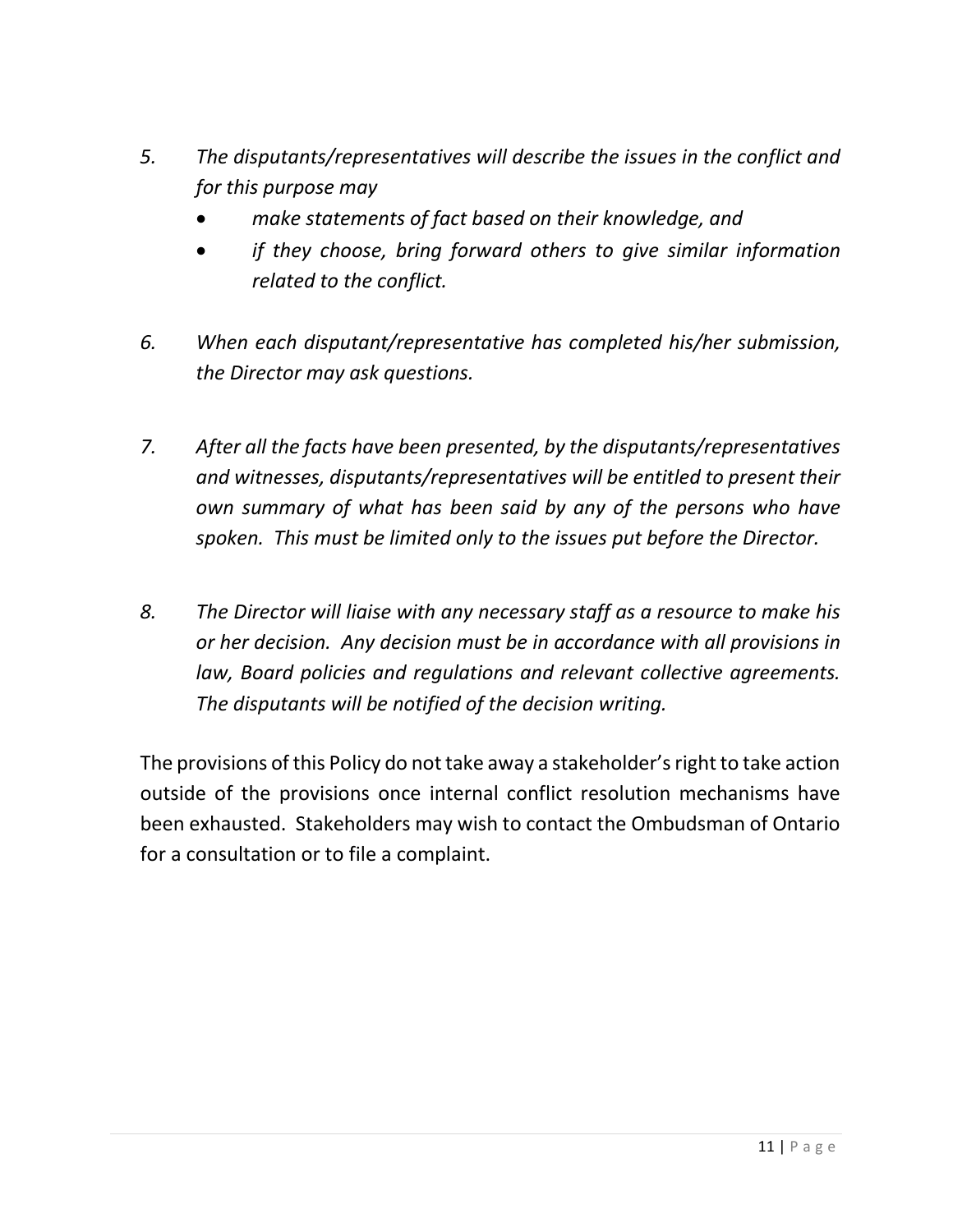#### <span id="page-11-0"></span>Evaluation

The guideline will be reviewed within one year of implementation.

# <span id="page-11-1"></span>Facilitation/Mediation

Generally, internal resources, namely the Staff from the Conflict Resolution Department will be used to assist in resolving conflicts. However, extraordinary circumstances may require the services of an outside resource. Recommendations regarding suitable resources will be available from the Staff from the Conflict Resolution Department.

# <span id="page-11-2"></span>Facilitator/Mediator Selection

In the event that a conflict of interest arises and the Staff from the Conflict Resolution Department cannot assist with the resolution of a dispute, a trained outside Facilitator/Mediator will be selected by the Staff from the Conflict Resolution Department. (Please see definitions of staff and TCDSB community).

<span id="page-11-3"></span>Training of Staff from the Conflict of Resolution Department/Outside Resources

The Board will ensure that the Staff from the Conflict Resolution Department and/or any contracted outside resource has undergone specialized conflict resolution training to help them develop knowledge and skills in the following areas:

- knowledge of factors contributing to conflict issues
- interviewing and communication skills
- assessment of facts, determination of information, patterns and discrepancies
- creative conflict management, problem solving and facilitation/mediation skills training.

Ongoing professional training will be provided to the Staff from the Conflict Resolution Department on a regular basis to ensure a quality service.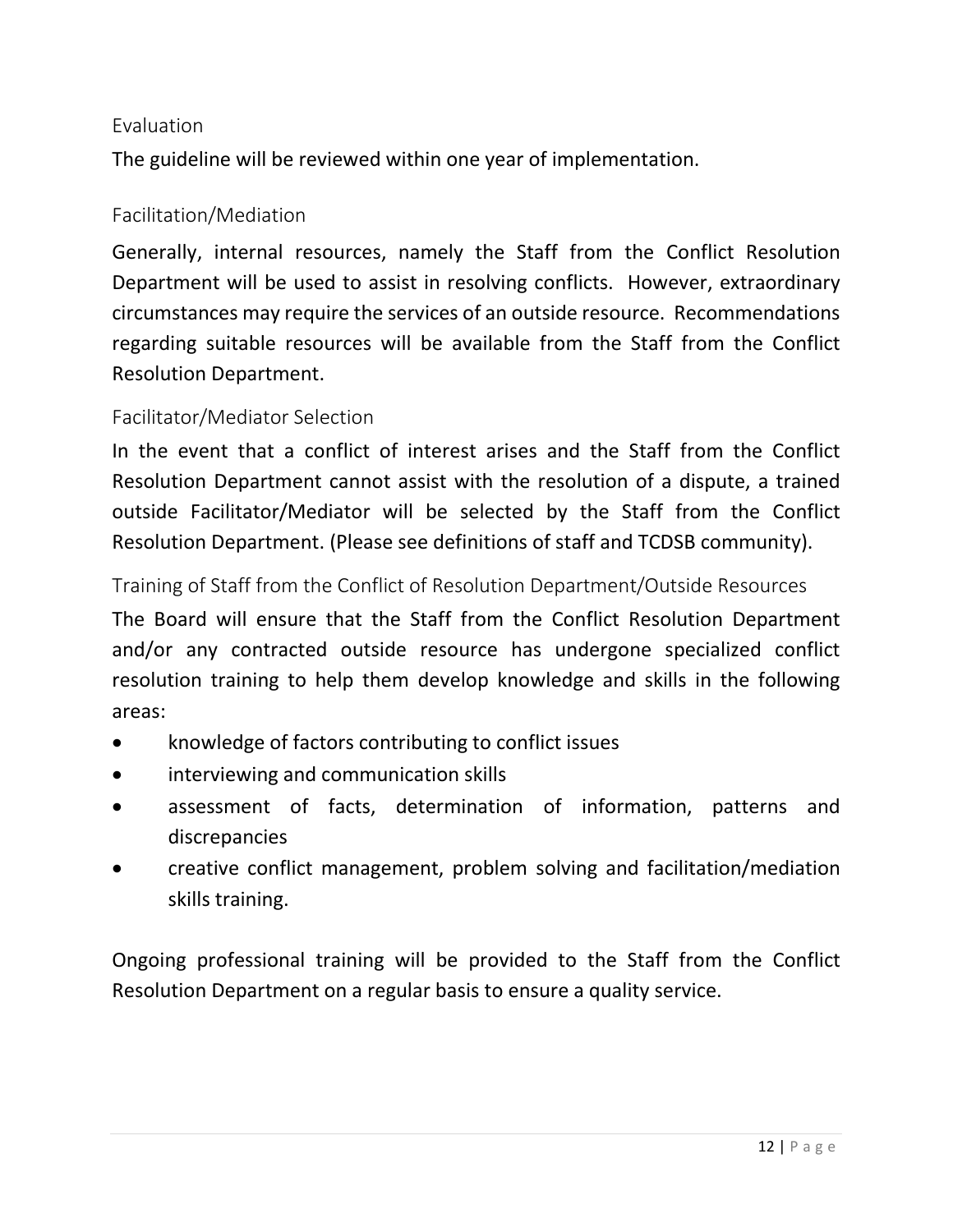<span id="page-12-0"></span>Records

Notes reflecting informal efforts to resolve a conflict at Step One will be kept by the disputants.

At Step Two, a record of the intervention, including any written agreement, will be retained in the office of the principal/supervisor and/or staff from the Conflict Resolution Department with copies given to the disputants.

At Step Three, a record of the intervention, including any written agreement, will be kept in the office of the superintendent with copies given to the disputants and principal/supervisor.